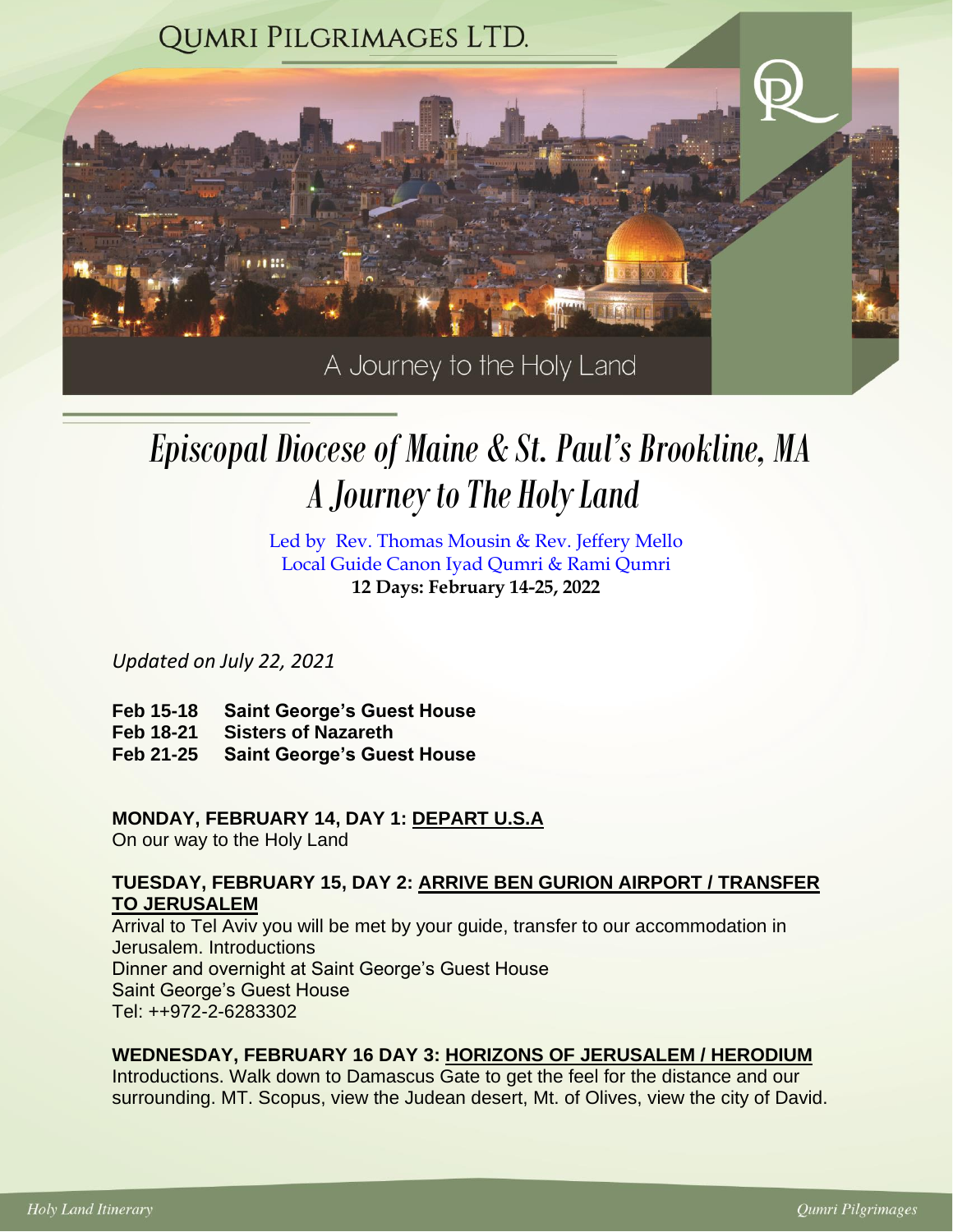Lunch. Depart for Herodium some 12 km. south of [Jerusalem,](http://www.jewishvirtuallibrary.org/jsource/Peace/jerutoc.html) on a hill shaped like a truncated cone that rises 758 m. above sea level, stood Herodium, the palace-fortress built by [King Herod.](http://www.jewishvirtuallibrary.org/jsource/biography/Herod.html) It had a breathtaking view, overlooking the Judean Desert and the mountains of Moab to the east, and the Judean Hills to the west Dinner and overnight at Saint George's Guest House

# **THURSDAY, FEBRUARY 17, DAY 4: OLD CITY / CHURCH OF THE HOLY SEPULCHER**

**Group Photo.** Briefing for the Holy Sepulcher. We then walk the Cardo to the Constantinian Entrance of the Holy Sepulcher, Lunch, continue our visit to the Holy Sepulcher.

Dinner and overnight at Saint George's Guest House

**Guest Speaker: Contemporary Issues – A Palestinian Perspective**

#### **FRIDAY, FEBRUARY 18, DAY 5: JERICHO / NAZARETH**

Wadi Qelt early morning to get the feel for the desert, depart for Jericho to hike up Mt. of Temptation and view Tell Jericho, 20-minute meditation on Mt of Temptation Lunch, in Nazareth. In Nazareth we will visit Mary's Well, the site of the only spring-fed fountain in the city, and most likely the place where Mary would have gone to draw water. We then visit the Greek Orthodox Church of the Annunciation where we will have an opportunity to have an introduction to the Icon, we then follow on foot the path to the Latin Church of the Annunciation, the traditional site of the Angel Gabriel's appearance to Mary, telling her she would conceive Jesus, the Emmanuel.

Dinner and Overnight at the Sisters of Nazareth Tel: 972-4-6554304

#### **SATURDAY, FEBRUARY 19, DAY 6: JORDAN RIVER / CAPERNAUM / BEATITUDES / TABGHA**

Today we depart for the Sea of Galilee-Lake Kinnereth. Stop at the Jordan River for the renewal of Baptismal vows, Boat ride on the Sea of Galilee, we then visit Capernaum where we see the Ancient Synagogue and St. Peter's House. We continue to the Mount of Beatitudes, Lunch, visit to Tabgha (Heptapegon), The Loaves and Fishes Church and the Chapel of St. Peter's Primacy.

Dinner and Overnight at the Sisters of Nazareth

# **SUNDAY, FEBRUARY 20, DAY 7: CHRIST CHURCH / SEPPHORIS**

Sunday Eucharist at Christ Church in Nazareth, the liturgy will be celebrated in English and Arabic. Meet with Fr. Nael Abu Rahmoun. Lunch, Sepphoris, where we explore the excavations of the Roman / Byzantine city, the capital of Galilee at the time of Jesus. Dinner and Overnight at the Sisters of Nazareth

**A treat you will not want to miss!!!!**

#### **MONDAY, FEBRUARY 21, DAY 8: BURQIN / NABLUS / TAYBEH**

Depart for Burqin. Jesus had passed through Burqin on his way to Jerusalem from Nazareth, and as he was passing by the village he heard cries for help from ten lepers who were isolated in quarantine in a cave, Nablus to visit (St. Photini the Greek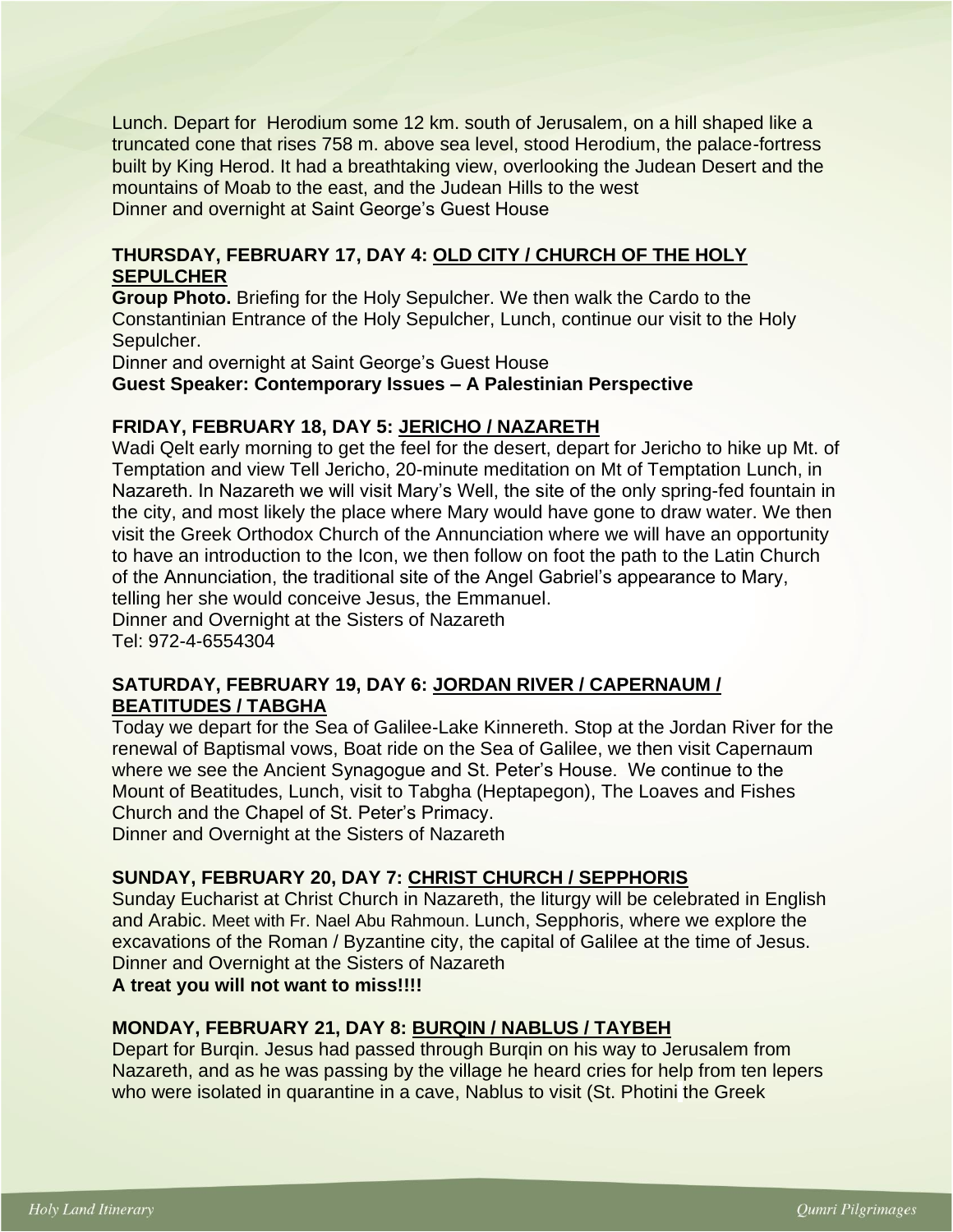Orthodox Monastery), St. Photini lived in first century Palestine, she was the Samaritan woman who Christ visited at the well asking her for water, the church built over Jacob's well where will tour the church and drink from the Well, Lunch in Taybeh, visit Taybeh, the only 100% Christian town, in the fourth century the Emperor Constantine and his mother St. Helen built the church of St. George in the village, the ruins of the Church are still found on a hill in the town. Taybeh is also the home of the only Palestinian brewery in the Middle East.

Dinner and overnight at Saint George's Guest House

**Guest Speaker: Contemporary Issues – An Israeli Perspective**

#### **TUESDAY, FEBRUARY 22, DAY 9: SHEPHERD'S FIELD / BETHLEHEM**

We depart Jerusalem for Bethlehem and the Shepherds' Field, visit a 1<sup>st</sup> century cave dwelling, Lunch is in Beit Sahour (Shepherds' Field), 'And in that region there were shepherds out in the field, keeping watch over their flock by night' Church of the Nativity located in Manger Square. It is the Oldest Church in Christendom, constructed by Constantine in AD 326 and the traditional site of the Nativity.

Dinner and overnight at Saint George's Guest House

#### **Guest Speaker: Lecture on Islam**

#### **WEDNESDAY, FEBRUARY 23, DAY 10: WESTERN WALL / DOME OF THE ROCK / ISRAEL MUSEUM**

We depart for the Western Wall near Elharam Esh Sharif (The Dome of The Rock and the Al-Aqsa Mosque), St. Anne's Church and the pools of Bethesda. Lunch. Israel Museum and the Shrine of the Book, where the Dead Sea Scrolls are housed, will also visit a scale model of the City of Jerusalem, describing the city more as it would have been during Jesus time.

Dinner and overnight at Saint George's Guest House

# **THURSDAY, FEBRUARY 24, DAY 11: BETH-PHAGE / DOMINUS FLEVIT / GETHSEMANE / DEAD SEA**

Walk the Palm Sunday Procession. We will stop at Pater Noster and Dominus Flevit, where Jesus wept over the city. It is known as *Dominus Flevit* [ Latin for "The Lord wept"]. Afterward, we will walk to the Garden of Gethsemane and the Church of All Nations, Lunch, Dead Sea, where you will have the option to swim – or really, float (Rocky Beach)

Dinner and overnight at Saint George's Guest House

#### **FRIDAY, FEBRUARY 25, DAY 12: WAY OF THE CROSS / EMMAUS**

Early this morning we walk and pray the Way of the Cross, Emmaus Nicopolis. We celebrate the Eucharist at the ruins of the Byzantine Church. Transfer to Ben Gurion Airport for our return flight